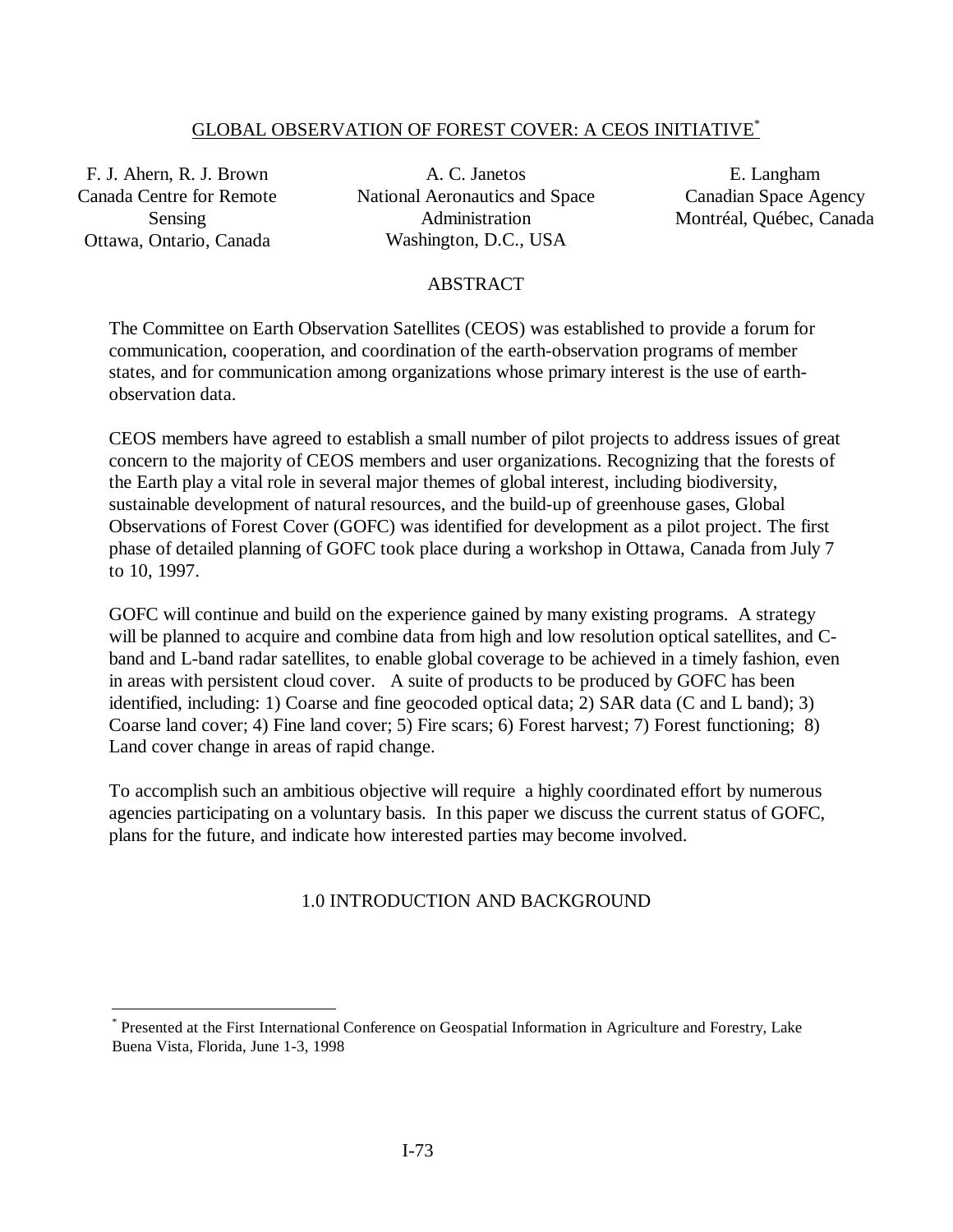A number of technological developments have converged with worldwide concern about the future of the earth's forests and climate to stimulate international cooperation in a new project called Global Observations of Forest Cover (GOFC).

### 1.1 ENVIRONMENTAL CONCERNS

The management of the forests of the earth has become an issue of global concern. In addition to traditional anxiety over adequate supplies of wood for fuel, construction, and papermaking, more recent indirect but related concerns centre on issues of soil erosion, watershed protection, biodiversity, recreation and tourism, equitable treatment of indigenous populations, and the buildup of greenhouse gases in the Earth's atmosphere.

These are immense problems, global in scope. The nations of the earth, through the United Nations and other bodies, have laid the groundwork to deal with them. Several initiatives have resulted in numerous institutional developments and scientific studies attempting to better understand and deal with global processes, particularly those driven by increasing population and development pressures.

## 1.2 TECHNOLOGY DEVELOPMENTS

Since 1972, the earth has been under observation from space with satellites designed to provide more detailed information about earth resources, including forests. The data from these satellites has been widely used to map and monitor forest resources. However, these mapping and monitoring projects have generally been made within individual juristictions, such as states, provinces, or forest management units. Until recently, there has been little effort to use earth observation data, particularly data from the higher resolution natural resource satellites, to create a consistent global picture of the earth's forests, or to monitor changes in the forests worldwide. In response to concerns about the global impact of human activities on the earth's forests, researchers have begun to assemble national, continental, and global data sets from earth-observation satellites in an attempt to provide badly-needed information about the state of the earth's forests, and how they are changing.

A number of scientific collaborations have been created to combine such massive amounts of data with other information about forests and the human and natural processes which affect them, to provide a better understanding of forest changes in the context of the current economic and social situation. As part of its mandate to provide reliable information about the state of the earth's forests, the United Nations Food and Agriculture Organization has also used data from earth observation satellites as part of its Forest Resource Assessments (FAO 1995, 1996).

Examples of these programs have provided essential experience and positive results, including the World Forest Watch (INPE, Brazil), Landsat Pathfinder (NASA, U.S.), TREES (Joint Research Centre, Europe), IGBP 1 km Land cover (NASA, NOAA, USGS), Forest Resource Assessment (FAO, UN), North American Landscape Characterization (U.S. Environmental Protection Agency), and Global Rainforest Mapping (NASDA, Japan and JPL, U.S.).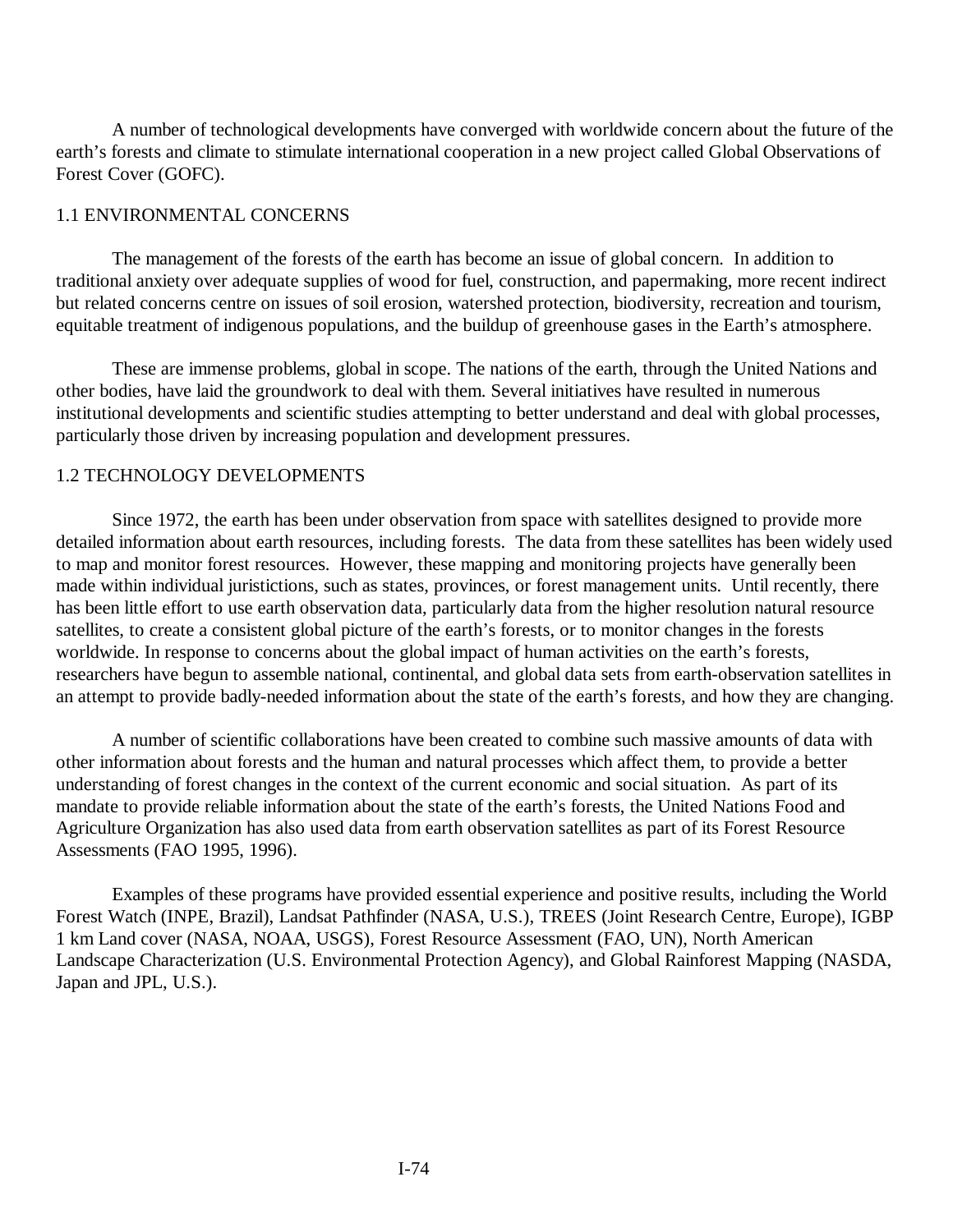These efforts have demonstrated that it is technically possible to bring together data from earthobservation satellites of several countries, and to analyze the data to provide better information than previously available about the extent of the earth's forests, how forest ecosystems are functioning, and how they are changing as a result of human activities and climate change

# 1.3 NON-TECHNICAL BARRIERS

Despite these advances, it is generally recognized that earth-observation technology has not lived up to its full potential in providing information needed to address global concerns about forests and forest management. Non-technical barriers include data cost, data access policy, issues of national sovereignty in the context of global problems, issues of legislation and jurisdiction, and problems of communication between providers and users of technology and data. However, progress is being made in dealing with these barriers. Several Agenda 21 initiatives, including the Biodiversity Convention, the Kyoto Protocol to the United Nations Framework Convention on Climate Change, the Montreal, Helsinki, and Tarapoto Processes leading to Criteria and Indicators of Sustainable Forest Management all represent concrete steps forward by sovereign nations dealing with global problems. All of these initiatives require information about forests to assess progress, although some have progressed further in identifying specific information requirements.

# 1.4 CEOS RESPONSE

The Committee on Earth Observation Satellites (CEOS) is an organization composed of space agencies, affiliates, and observers linked by a common interest in the provision and use of earth observation data from space. Recognizing the accomplishments to date, but also the shortcomings, CEOS members have developed an Integrated Global Observing Strategy (IGOS) to coordinate earth observation programs in six critical areas, including Global Observations of Forest Cover (Shaffer, 1996 and 1997, Ahern, 1998). The objectives are to increase international cooperation in the integration and use of data from several earth observation satellites for mapping and monitoring the earth's forests, to identify non-technical barriers, to improve the integration of earth-observation and *in-situ* data, and to provide feedback to the space agencies to enable them to better coordinate future space missions. A team of experts met in Ottawa, Canada, in July, 1997 to draft a plan for a co-ordinated program of Global Observations of Forest Cover (Janetos and Ahern, 1997).

Rather than creating a new institution, GOFC seeks to produce a networked international consortium of existing programs. The objectives of the GOFC consortium are

- to produce high quality, multi-resolution, multi-temporal global data sets and derived products of forest cover and attributes;
- with particular attention to areas of rapid change and fragmentation;
- to be repeated for quantitative analysis of subdecadal variation;
- with associated regional applications and methodological investigations;
- for the benefit of multiple user communities;
- with ultimate transition to routine operational use.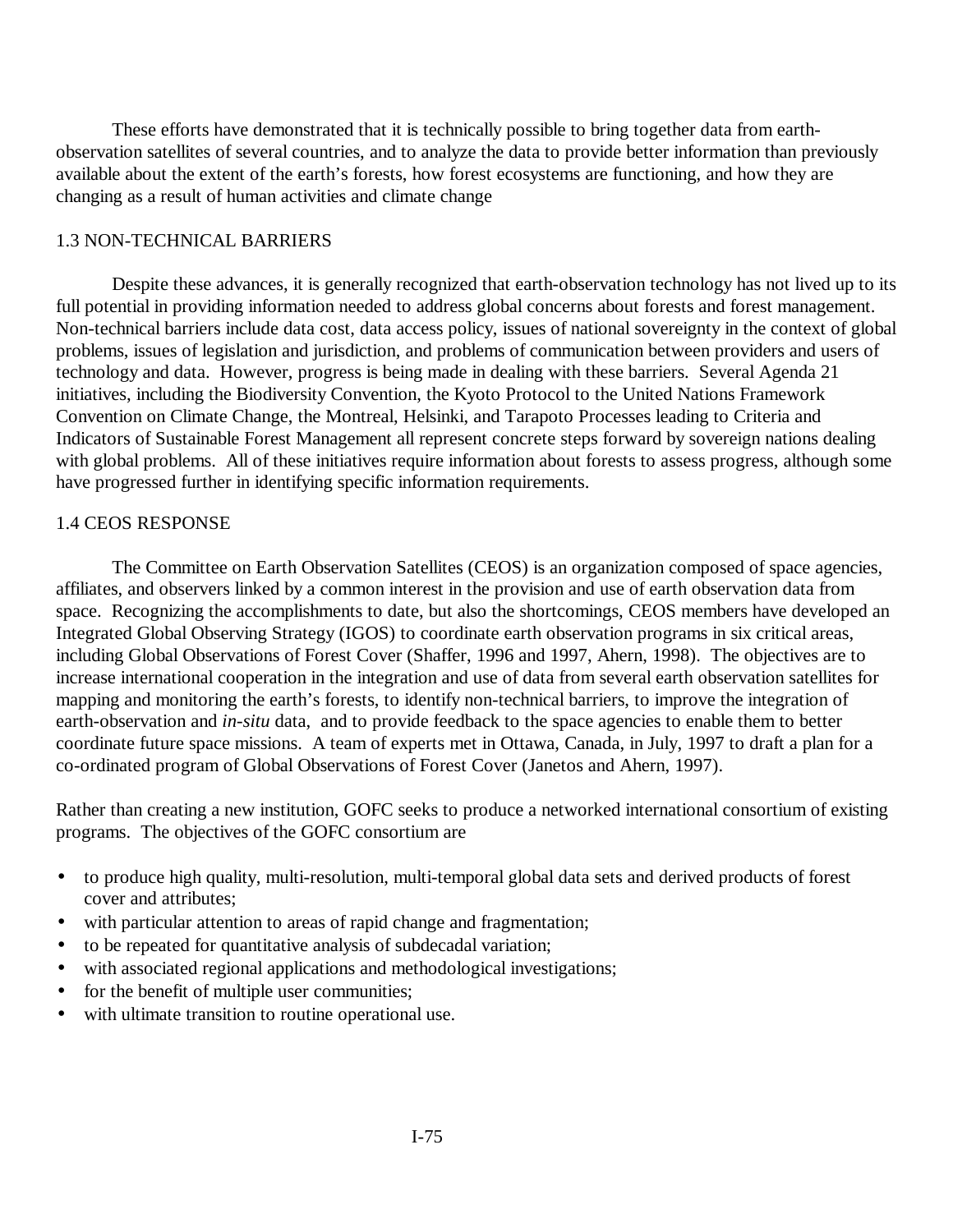Four classes of user groups, each with distinct information requirements, were identified:

- International organizations
- National and regional forest agencies
- Science community (as represented by IGBP, for example)
- International treaties and conventions (e.g. Biodiversity convention, Intergovernmental Panel on Climate Change, Criteria and Indicators of Sustainable Forest Management)

A suite of potential products has been defined (which is expected to meet the information needs of many users from the above categories) including:

- coarse and fine resolution optical data;
- SAR data (L and C band);
- coarse and fine scale land cover maps, to repeated on a 3 to 10 year cycle (depending on budgets and capabilities);
- forest disturbance maps (fire on a one year cycle and harvest on a 3 to 10 year cycle)
- forest functioning variables (LAI, FPAR, PAR) at coarse spatial resolution but fine time resolution;
- land cover change, concentrating on areas of rapid change on a 1 to 5 year cycle.

It is proposed for GOFC to make maximum use of existing capabilities within CEOS partners and affiliates, recognizing that considerable effort will be required to coordinate activities and expand technical and institutional capabilities.

Three phases of GOFC are proposed: (1) a Design Phase, in which technical details of product definition, acquisition, processing, access, distribution, analysis and institutional cooperation are worked out, and in which further consultation with user and operational communities are pursued; (2) a Prototype Phase, in which implementation begins, regional experiments are conducted, and the first set of experimental products are produced; and (3) an Execution Phase, in which the production and distribution of final products is achieved with new acquisitions from Earth observation sensors.

This plan has been endorsed by CEOS members. As a result we are working in 1998 to produce a detailed design of a network of agencies, to work together to develop the requisite systems and know-how to produce the proposed products.

# 2.0 CURRENT STATUS AND PLANS FOR 1998

A design team planning meeting was held in Washington, DC on January 29-30, 1998. Four design teams were identified, each headed by two co-chairs. A fifth design team is headed by a team of four because it has a more complex task: data acquisition, processing, and access. The names of the design teams (in italics), their cochairs, and their objectives for 1998 are presented in Table 1.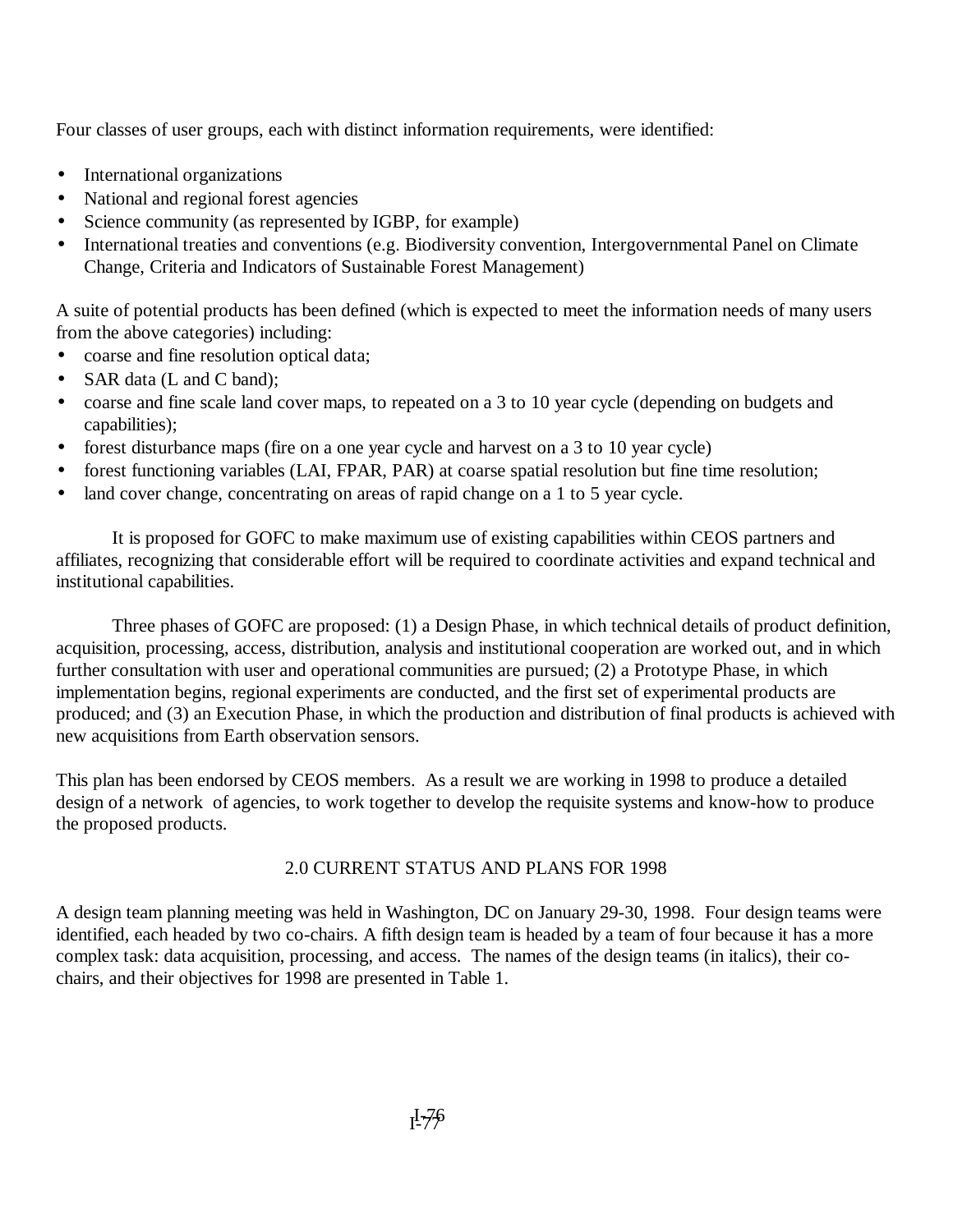| Table 1. Design teams, co-chairs, and objectives for 1998 |  |  |  |
|-----------------------------------------------------------|--|--|--|
|-----------------------------------------------------------|--|--|--|

| <b>Design Team Name</b>                                                                        | Co-chairs                             |  |  |
|------------------------------------------------------------------------------------------------|---------------------------------------|--|--|
| Communication and Coordination                                                                 | Frank Ahern (CCRS) Robert Davis(FAO)  |  |  |
| Objectives: collect and document user requirements, define approaches to project               |                                       |  |  |
| communication, monitor developments in technology and user requirements, liason with           |                                       |  |  |
| users, plan for eventual operational implementation                                            |                                       |  |  |
| Data Acquisition, Preprocessing, and Access                                                    | J. P. Malingreau (EC), Chris Justice  |  |  |
|                                                                                                | (UVa), Martha Maiden(NASA), Peter     |  |  |
|                                                                                                | Churchill(JRC)                        |  |  |
| Objectives: confirm user requirements, design data acquisition strategy; provide detailed      |                                       |  |  |
| level 1 product definition; produce a strategy to achieve data products; define system to      |                                       |  |  |
| catalog, store, and distribute all products                                                    |                                       |  |  |
| Fine resolution products                                                                       | David Skole(MSU)                      |  |  |
|                                                                                                | VictorTaylor(NASDA)                   |  |  |
| Objectives: confirm user requirements, detailed design of all fine resolution products;        |                                       |  |  |
| produce a strategy to achieve products                                                         |                                       |  |  |
| Coarse resolution products                                                                     | Tom Loveland(EDC), Yoshifumi Yasuoka  |  |  |
|                                                                                                | (National Institute for Environmental |  |  |
|                                                                                                | Studies of Japan)                     |  |  |
| Objectives: confirm user requirements, detailed design of all coarse resolution                |                                       |  |  |
| products; produce a strategy to achieve products                                               |                                       |  |  |
| Calibration and validation                                                                     | Alan Belward(JRC), Zhiliang Zhu (EDC) |  |  |
| Objectives: specify calibration requirements for all data; develop validation strategy for all |                                       |  |  |
| products                                                                                       |                                       |  |  |

At the Washington meeting, it was recognized that additional cofirmation of user requirements was necessary. As a result, each design team was mandated to solicit membership from user groups and to confirm user requirements in its work in 1998. The communication and coordination design team was given the overall responsibility of collecting and documenting user requirements for the project as a whole. The design teams will be formed under the leadership of the design team co-chairs and meet independently throughout 1998, while keeping the communication and coordination team aware of their progress. A joint meeting is planned for September to carry out an end-to-end design review. We expect to invite representatives from user groups who have not participated in the design process to attend the meeting, to ensure that GOFC plans will be directed toward their requirements. The design will be revised as necessary, and presented to the CEOS plenary meeting in Bangalore, India, in November.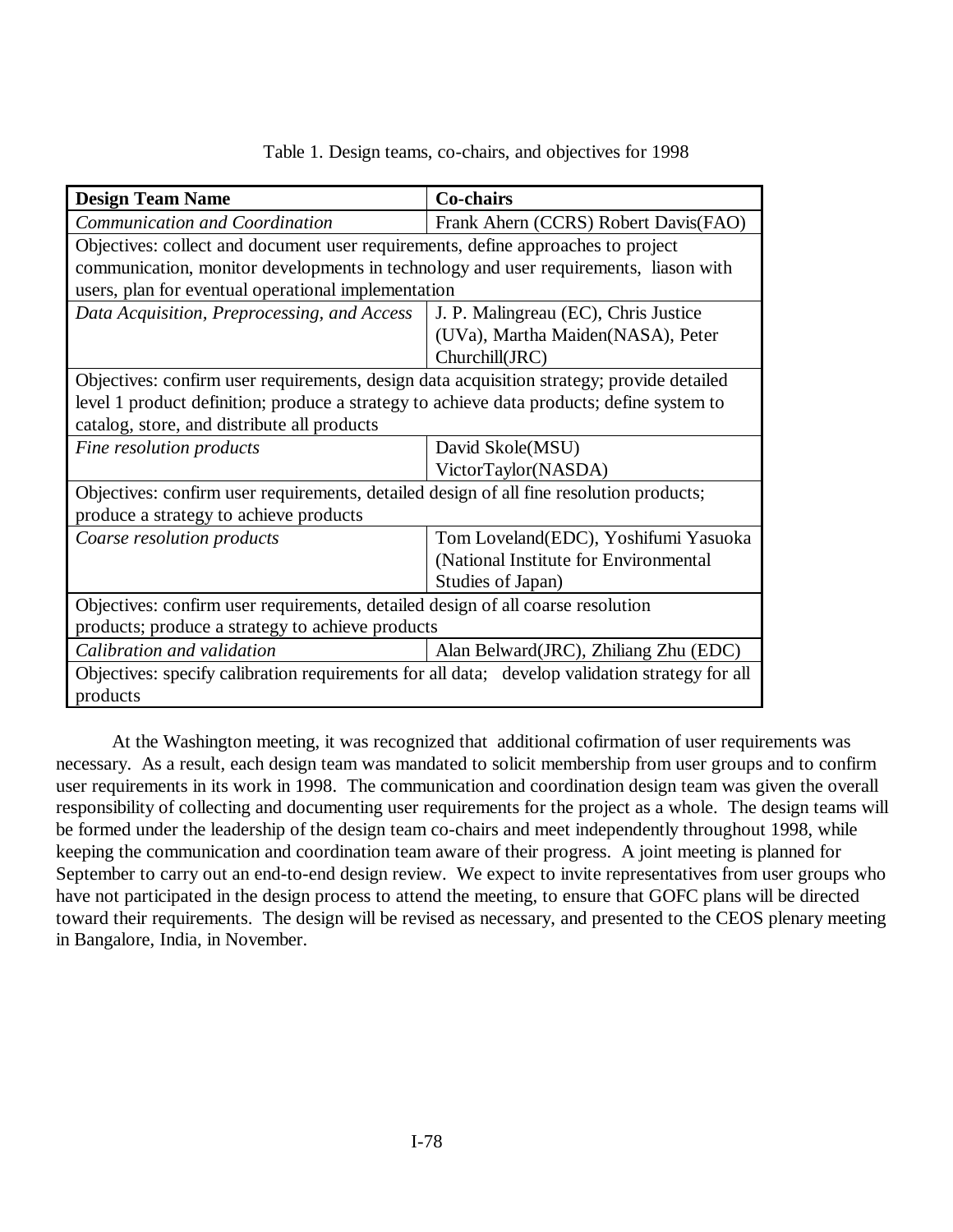## 3.0 HOW TO GET INVOLVED

GOFC is a project which is global in scope, with an interest in all forested areas (down to 10% crown cover, in keeping with the FAO definition of forests). The United Nations FAO, the IGBP, and many space agencies are participating or intend to participate in GOFC. There is an ongoing need for additional participation by both suppliers and users of data. Currently there is no external funding; participation requires the committment of individuals' institutions for their time and travel costs. Recognizing the importance of forests in many developing countries, the GOFC team is searching for sources of funds to increase participation by developing countries.

Organizations or individuals who are interested in volunteering their participation in GOFC are invited to contact the first author:

Frank Ahern GOFC Secretariat Canada Centre for Remote Sensing 588 Booth Street Ottawa, Ontario, Canada K1A 0Y7 Telephone 1-613-947-1295; fax 1-613-947-1385; email: frank.ahern@ccrs.nrcan.gc.ca.

Following the design phase, there will be a need for space agencies and data production organizations to supply data from a variety of sensors, and process the data into products which have been specified during the design phase. At the same time, it will be important for user agencies to evaluate the resulting products in the context of their information requirements, and provide feedback to improve the response to their needs.

The availability of Internet technology provides a means to communicate within the GOFC project and with the outside world. GOFC is expected to operate through a distributed, global form of project management made possible through the Internet. We expect to establish a website in 1998 which will make GOFC documentation widely available, and use list servers or other appropriate technology for within-project communication. As GOFC begins to produce data sets and derived products, there will be a need for broadband data transfer paths. While the details are still to be defined, we are confident that Internet technology will enable GOFC to become a broadly-based participatory endeavour, linking data providers, processors, and users worldwide.